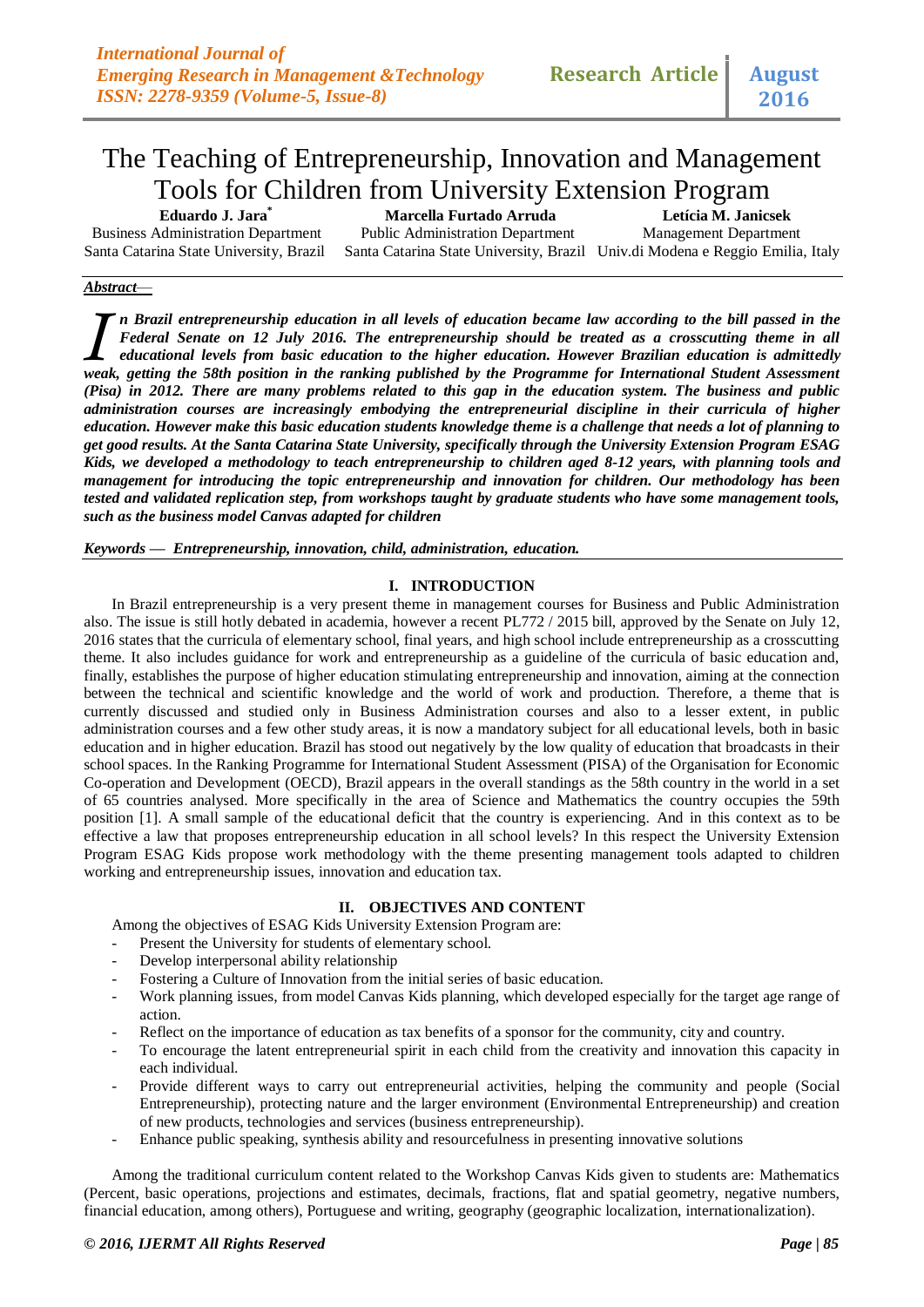## *Jara et al., International Journal of Emerging Research in Management &Technology ISSN: 2278-9359 (Volume-5, Issue-8)*

It is worth emphasising the importance and innovation of the proposal that addresses issues traditionally not curriculum, such as: Entrepreneurship (social, environmental and business), planning, logistics, reverse logistics, financial education, fiscal education, creative economy, globalization, leadership and innovation.

## **III. ENTREPRENEURSHIP TEACHING METHODOLOGY FOR CHILDREN**

The University Extension Program Esag Kids, from College of Administration and Economic Science (ESAG), of Santa Catarina State University, evaluated by Ministry of Education of Brazil ranked UDESC as the 4th best state university in Brazil and 18th overall among 192 evaluated, aims to address issues of entrepreneurship, innovation and also aspects of tax education for children. Using the idea proposed by Schumpeter that the entrepreneur does not have to be a business related to a company [2]. Located in Florianopolis, Brazil recognized for being a center of technology and innovation companies, and recently self-proclaimed "Capital of Innovation", the innovation theme is very present in the local business circuit. However, the fact entrepreneurial environment that exists in the city does not care effectively for building a culture of innovation. We know that innovation is the specific tool of entrepreneurs, meaning they exploit change as an opportunity for a different business or a different service [3] and we need to spread this idea to kids in order to encourage a culture of innovation.

The relationship of the University with society began as a teaching relationship, evolving over time to research and culminating at the end of the nineteenth century, with an even closer relationship with the company from the University Extension. To get to the school children, specifically children aged 8-12 years, we have built our actions based on the University Extension Program [4]. In Brazil, the law that dictates the guidelines and bases of national education states that the University Extension aims to "work towards the universalization and improvement of basic education, through training and professional training, conducting educational research and the development of outreach activities that bring the two school levels" [5] .

The methodology developed from a workshop that lasts approximately 2 hours. The group of children is conducted by the University to carry out the activities. It starts there, for many the first experience of going to a university. Upon arriving in the academic environment, little students are greeted by Professor coordinator ESAG Kids Project and scholars of management courses, Public Administration and Economics who previously had registered to participate in the voluntary action. Younger students then make their registration by signing presence, answering a short survey verifying whether they had entered into some university and receive badge containing the student's name and logo of the University and the ESAG Kids Project. By registering presence also receive the kit workshop, which comes in an envelope containing the Kids Entrepreneur's Handbook, an A3 size sheet planning model Canvas Kids and some other materials such as Notepad, pencil and post it.

Kids Entrepreneur's Handbook is a paradidactic material developed by Extension Program team ESAG Kids and comes to presenting, in a playful manner and in appropriate language, entrepreneurship theme to children. The manual includes the following chapters: Social Entrepreneurship; Green Entrepreneurship; Business Entrepreneurship; Innovation; Creative economy; Leadership; The Administrator of the Future; The Public Administrator of the Future; Planning; How Things Go and come; Taking care of your money; Internationalization and Culture Tips. A fun way little students find that the Manual can be a source of play, games, planning and lots of information. In addition to the hardcopy students and all interested parties also have access to Junior Entrepreneur's Guidebook ebook available for download at www.esagkids.com.br.

After registration, the dialogic teacher encourages children to know the Manual. looking at the pictures, playing with word-finding games, dice and board, reading comics or just randomly flipping through the manual of 108 pages, small begin to better understand the playful character of the workshop. Guides by volunteer students from the University, the kids receive a checklist mini tour who will perform, where the following locations are identified: Dean, Jr. Company, General Directorate, the Staff Room, Computer Lab, Academic Board and Classroom. The tour is recorded by images and audio recordings made by scholars previously intended to be the "reporters" of the action. In mini tour little students are received at the Rector Office (often by the Rector himself) ale, to know the other areas outlined in the checklist. One of the highlights of the tour is when the gang enters a classroom of Higher Education. With the license (a) teacher (a) that is in the room the little ones come in, they talk to the students and ask questions about the operation ( "it is difficult to study here?" "? Can use calculator", ...)

Marked all items in the checklist the junior entrepreneurs are placed to reflect on the importance of good planning. Dialogic expository form is presented to students Canvas Kids methodology of planning. Based on the Business Model Canvas [6] . The Canvas Kids, as shown in Fig. 1, is presented in a colorful A3 sheet of paper with the following fields to be fulfilled: "My idea"; "For whom?"; "What I need?"; "Who can help me?"; "How will I get what I need?" And "How do I know if it worked?". Starting with the "My Idea" and using many post-it colored stickers, the teacher propose a collective idea to show you how to fill in each field. From an idea suggested by the group of students develops a basic model to fill the Canvas Kids. It encourages students to give opinions and each argument is recorded in the post-it and pasted in the box. Then, who know how to fill out the model Canvas Kids, scholars gather in groups, affinity, each group having a university academic as mentor / tutor who will assist in the development of ideas.

From the organized groups the students are again encouraged to invent something using the methodology Canvas Kids. This invention can be in any area: social, environmental or business. By small we say that "innovation can not miss"! The groups are in the brainstorming process, guided by the university, which play the role of mentoring, pointing out possibilities and difficulties in implementing the plan. After the time of construction of ideas that lasts about 30 minutes, the groups are challenged to fill an invoice, directly related to the product, or indirectly as an input to the product.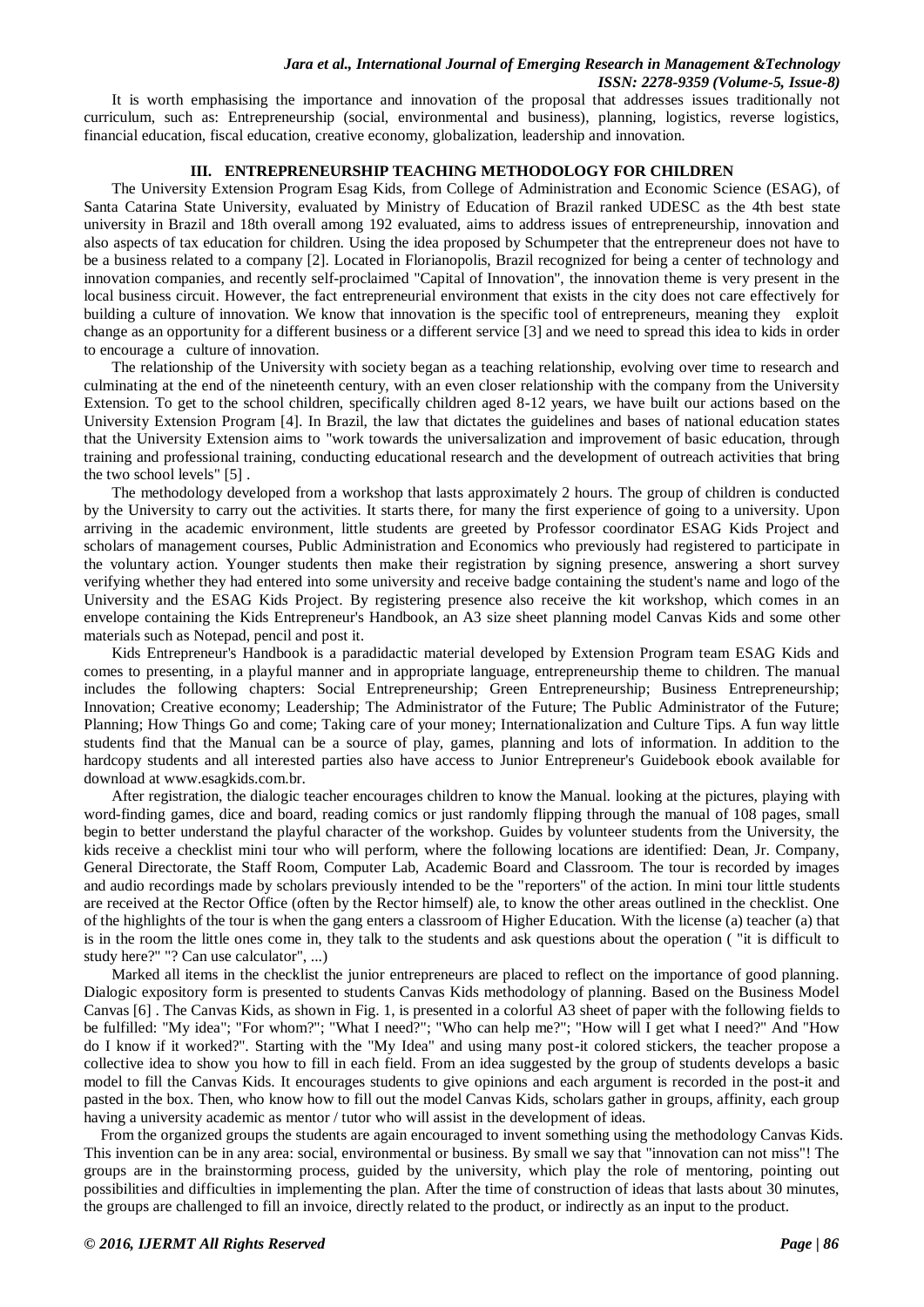

In completing the invoice, the junior entrepreneurs are asked how they would be spending 3% tax that will be collected. At this time there is awareness of the teacher, saying that their idea is that is responsible for generating the feature. If they had not built and executed the idea these resources would not be converted to the Public Administration. More directly, we say that "the Mayor will make some money because of their idea." It is an introduction to the world of Fiscal Education. Challenged to report how would that resources were used, the solidarity of children surprises us: "to improve schools"; "To help street people"; "To improve school court"; "To fix the square"; "To improve the holes of the streets" are examples of some of the collected responses. Finally small entrepreneurs are invited to make a presentation of their ideas. In front of everyone, developing speech skills and public speaking groups present their ideas to the other participants of the workshop. After the presentation, with some possible teacher's questions, the question is open to the rest of the class.

To propose the methodology until we reach the stage of validation for replication, use the cycle to plan, implement and evaluate. According to the loop learn build and measure proposed by Eric Ries [6] to describe the action should start with the minimum viable product (MVP), which adapted to instruct the children to think of plan, execute and evaluate.] to be applied and evaluated by both the action performers, as the students who participated. Until we get to the methodology replication point, we run some workshops to go better every new cycle. Persevering in action, or creating a pivot, indicating the positive points that should remain and some adjustments that can be made, from the identification of small flaws or inconsistencies with the continuous cycle of planning, implementation and evaluation. When performing many of these cycles come to a possible methodology to be replicated.

#### **IV. EVALUATION**

The rating is determined from two aspects: quantitative and qualitative. The quantitative aspect checks the number of children participating in the workshop, where the number of children who entered the University for the first time and how much children who are having a first class on entrepreneurship. Is asked to each of the children if they have had a class on entrepreneurship or already talked about it with someone. At the time of registration is made this question for each of the participating children. Up to now we have record of more than 800 children attended the workshops and rate of approximately 97% of children having experienced a first experience with the University from ESAG Kids Project. This is a very positive factor, given that the experience is very striking for everyone involved, children and university students, and such a pleasant and remarkable experience for the kids, makes the university environment pass to be imagined as a space warm and can be attended. We have reports recorded on audio that indicate children saying that "wanted to study there in the future." For 93% of the children involved is also the first contact with the subject entrepreneurship, as the vast majority have not talked about the issue in their school whitespace or other people The 97% who responded positively in relation to the subject of knowledge were coming from a private school working the issue with children, focusing rather on business entrepreneurship aspect.

Another fact that we measure is in relation to number of groups unable to propose any idea. Fortunately this number, until now, has not passed zero. All groups challenged to propose ideas so they did. Of course the child's creativity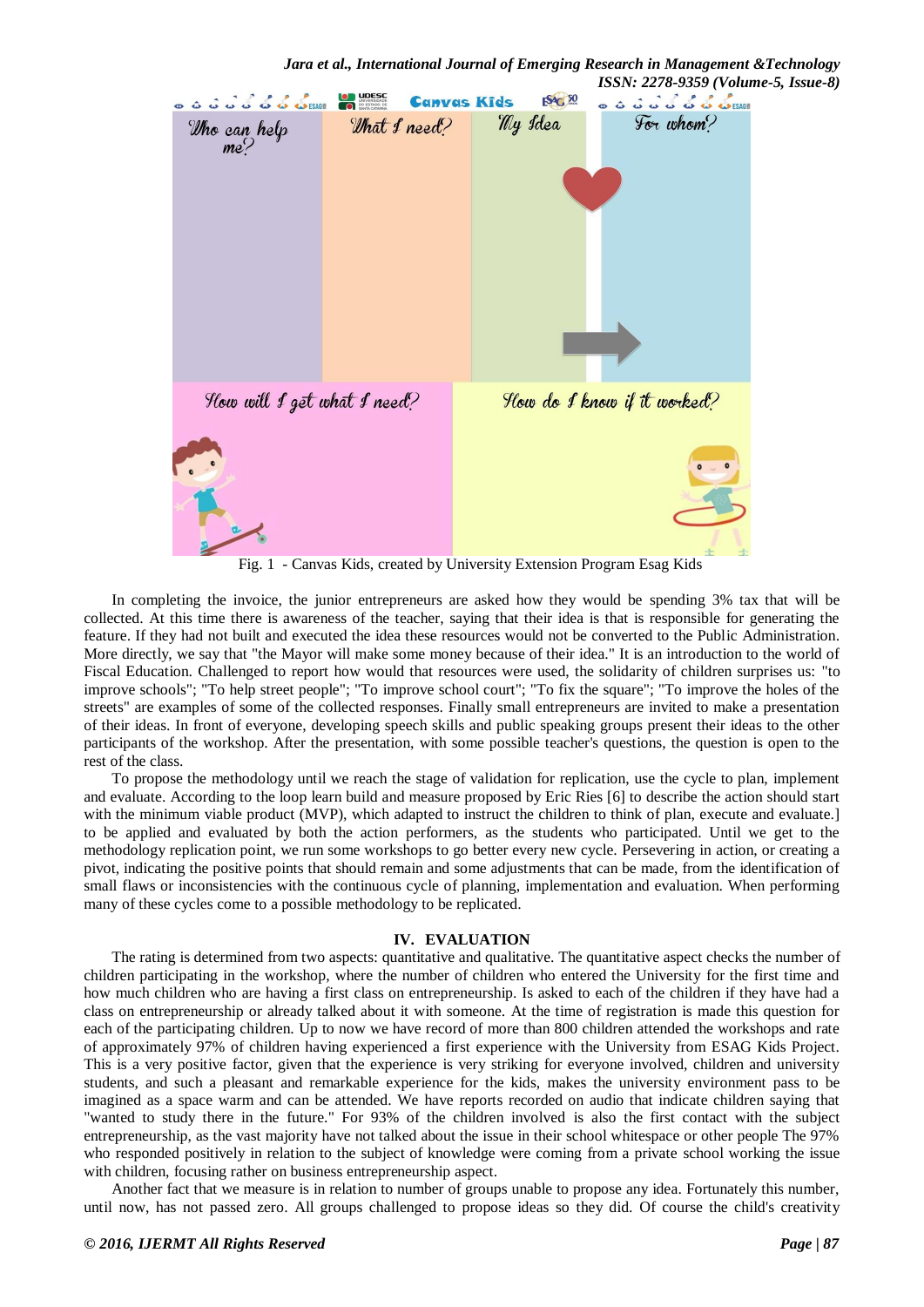## *Jara et al., International Journal of Emerging Research in Management &Technology ISSN: 2278-9359 (Volume-5, Issue-8)*

anything is possible and I list here some of the plans proposed by the small entrepreneurs: Pen writing what you think in any language; A donation of space where you can donate anything (hair, cord, couch, ...); water park which could lead dog; Pizza flying; Cheese Giant; Bus stop with wifi zone; Rock band; Ending the Cold homeless; Law of all trades have a garden; Hot IceCream; among many others.

The qualitative aspect we find the ability to propose the entrepreneurial plan and record capacity and idea presentation for the group. It is noticed that some groups find it easier than others to express their ideas, which enables work specifically issues of how to talk in a group. Another important point is the return data from reports of students, parents, students, teachers and others involved in the action. Generally we have received many positive feedbacks that we suggest in the right direction of the stimulus to creativity, innovation and ability to perform from an entrepreneurial attitude.

## **V. METHODOLOGY REPLICATION**

In the ESAG Kids Program, the volunteer university students help the professor, using as tools what they learn in classes, to create a culture of innovation and entrepreneurship more and more present in the early stages of their education. This program is pioneer in Florianópolis, in its proposal of educate children in business, innovation, design thinking. Elementary teachers in Brazil, don't have access the knowledge about entrepreneurship that graduates have just early on. they learn about Canvas, design thinking, tools of management, so they can fill that gap. It is possible to introduce entrepreneurship in schools in our country, her idea is to give children entrepreneurial skills since early on [8].

The workshops can be done in various ways, like a visit to the university, or in the schools, foundations, or a visit to company, for the kids see entrepreneurship in practice. The visits to the university also objective stimulate the children about getting into college, sometimes they don't even kwon what a university is, so it's important to show them that a higher education is not impossible, and is available for free. Beside that the instruments of knowledge are available online on the electronic address of the program.

In fact, the author Gray [9] makes the case for children and young people interact stating that "Young children not only acquire physical skills and knowledge about appropriate practices in their culture through such play with older children, but they also gain social skills", and for both of them "In our research on age-mixed interactions at Sudbury Valley, we observed many instances of back-and-forth discussions between older and younger students that seemed to expand the understanding of both". Through the workshops the university not only reapplies de idea of entrepreneurship to the students of public schools, and consequently their communities, but also reinforce and awakes the feeling of social responsibility in college students.

As a example, in July of 2016 the program ESAG Kids to the Júlio da Costa Neves State School, about 200 children were expected to attend, but because was raining that day the number was significantly smaller. The children were divided in two rooms, one with the professor and the other with two graduates in Business and Public Administration, who already had the kwon how to do a workshop on their on, because if you attend one, you can easily reproduce alone. The workshops where a success, the kids created great canvas project, they felt appreciate for having their ideas heard.

In the ESAG Kids program, the college students are given a opportunity to give to back to the community, being the Santa Catarina State University a public free tuition college. The students can reinforce what they learned in class, passing that on, enhancing they communication skills, and they have the understanding to do that in the beginning of the course. The design method of the program objective develop in the kids the feeling of appreciation, for having adults listening, taking their idea seriously. And, after participating, they can reapplied what they learned in the workshops in their own communities.

Entrepreneur education requires that the children have a exposure to the practice, and experience with real life entrepreneurs [8]. That's what ESAG Kids doing, giving children in playfull, fun way, lessons of entrepreneurship, on environment where then can get hands on.

## **VI. CONCLUSIONS**

Attend a Workshop ESAG Kids Entrepreneurship and Innovation is a unique experience that enables educators and graduate students engaged in reflecting action on children's ability to innovate and propose creative plans. Regardless of the immediate viability of the implementation of these plans, the fact of giving voice to a child should be something that is increasingly valued in schools of elementary school. For college students who act as the action tutors, the experience reports lived by them are the same gratitude tone and learning, reporting it is-a "unique experience", which, in fact, it can be seen in person when we entered in a classroom University. Photos and audio reports prove this visual aspect of joy and integration of children and students.

The mission of offering social transformation opportunities is what inspires the University Extension Program ESAG Kids to continue always improving. To create opportunities children a first contact with the University, debunks is the aura of inaccessible space, presenting children a healthy space with judicious people and interested in hearing your ideas and plans. The pleasure of knowing you gives opportunity to a child's first contact with this "new world" makes part of the educational role of the intangible, that this ESAG Project Kids makes it very real for all who engage in the action.

The self-assessment also allows reflections that everyone has their innovative capacity and entrepreneurial attitude. When challenged to create a plan, all of the 800 children participants proposed something. From a football field with zero gravity to a storybook written also in Braille, children move us with their ability to be direct, as a group that wanted to end the cold (Who? Homeless people and who goes cold )